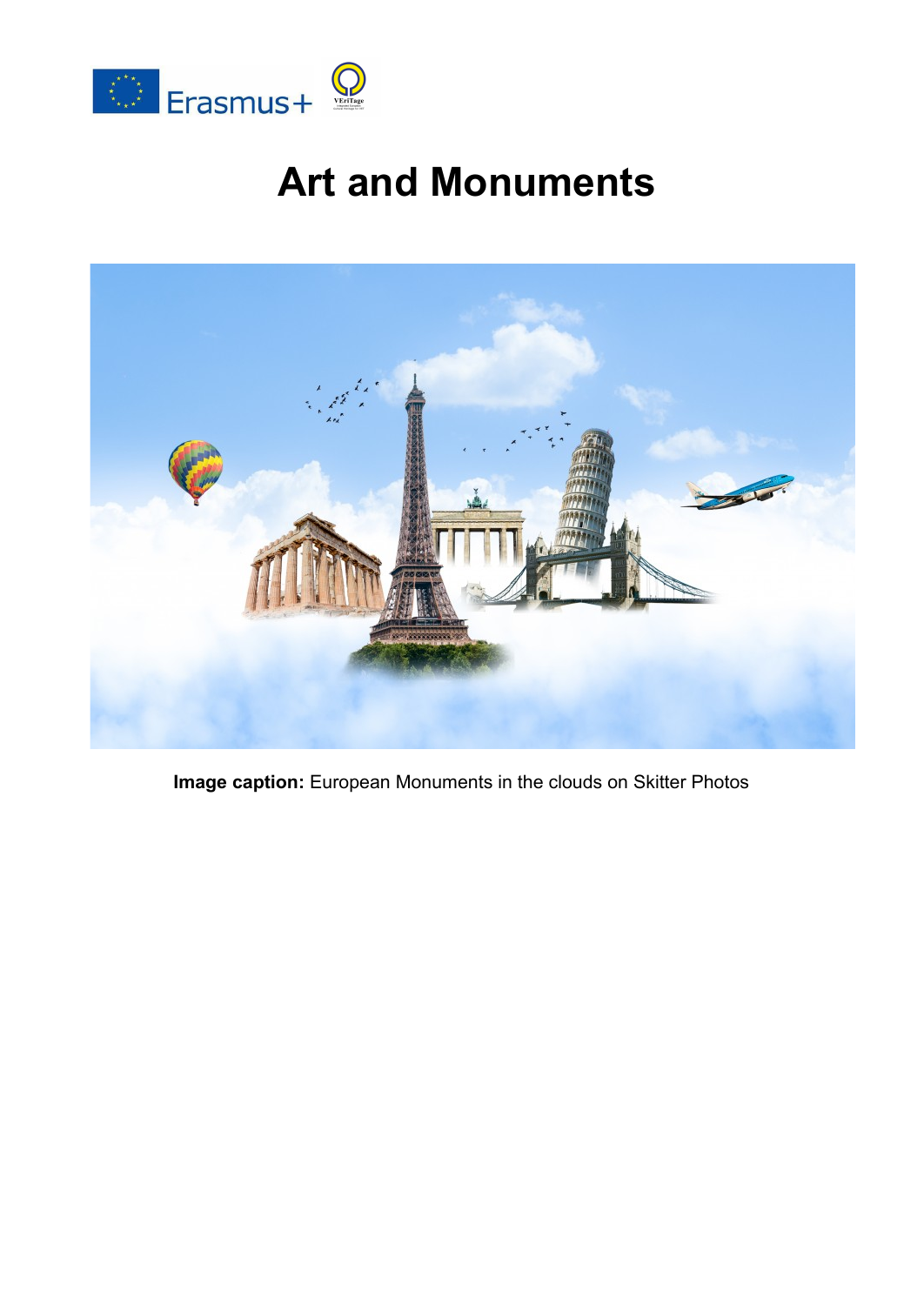

| <b>General Overview of Exercise</b>                                  | $\boldsymbol{2}$        |
|----------------------------------------------------------------------|-------------------------|
| <b>Activity One - Favorite paintings</b><br><b>Activity overview</b> | 3<br>3                  |
|                                                                      |                         |
| Stage 1                                                              | 3                       |
| <b>Resources</b>                                                     | $\overline{4}$          |
| Stage 2                                                              | $\overline{4}$          |
| Stage 3                                                              | 5                       |
| Stage 4                                                              | 6                       |
| Activity Two - Which monument do you want to visit?                  | $\overline{\mathbf{r}}$ |
| <b>Activity overview</b>                                             | 7                       |
| Descriptive activity sheet                                           | $\overline{7}$          |
| Stage 1                                                              | $\overline{7}$          |
| Resources                                                            | 8                       |
| Stage 2                                                              | 9                       |

### <span id="page-1-0"></span>**General Overview of Exercise**

The European artists have produced works that influenced the world. The European art, from its beginning, fascinated and dominated the world of art. A number of [the most](https://www.widewalls.ch/100-years-dadaism-dada-art-movement/) [influential art movements](https://www.widewalls.ch/100-years-dadaism-dada-art-movement/) marked their birth on this vast continent. The dominance of the contemporary European artists is also evident in the art market today, [variety of art](https://www.widewalls.ch/art-fairs-early-2016/) [fairs](https://www.widewalls.ch/art-fairs-early-2016/), and in the collections of the most influential galleries and museums, where the artists from Germany, Britain, Italy, Switzerland and France, prove to be a powerful and influential force.

The exercises can be carried out in the vocational training courses during the "Culture" or "Citizenship" subjects/hours as it involves general competencies and the result will be a widening of knowledge about Europe and European heritage in arts.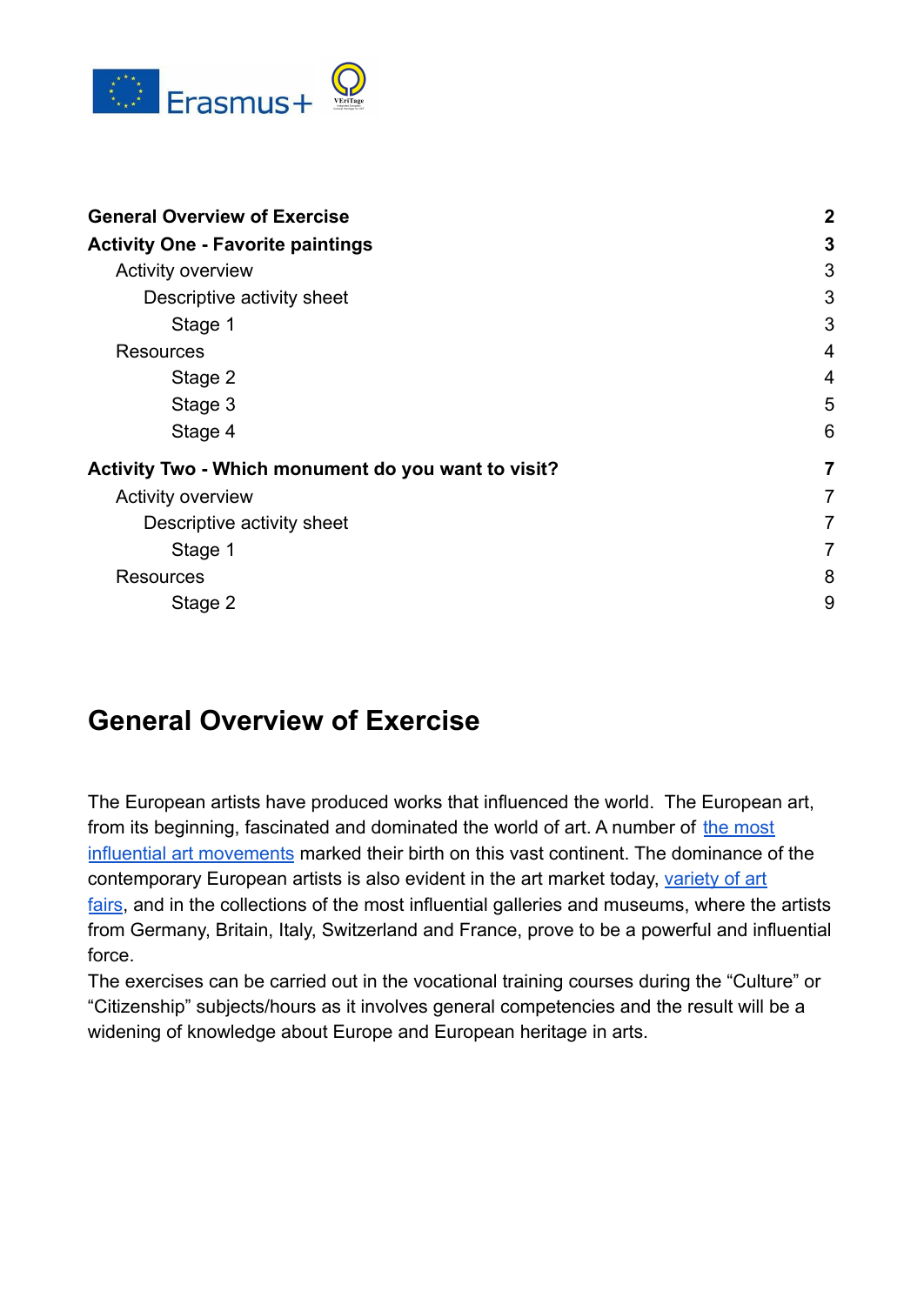

## <span id="page-2-0"></span>**Activity One - Favorite paintings**

## <span id="page-2-1"></span>**Activity overview**

You may have seen them on banknotes, on postcards, on advertising billboards or on CD covers. You recognize them from the first sight. This is normal: there is in our mind the image of a painting which bears a peculiar importance in our national history. But how does it look collectively? What if we put all national paintings together in a pan-European perspective? When Picasso meets Turner or Delacroix, when Rembrandt appears next to Munch, Bruegel, Klee or Klimt, this is the expression of a rich European culture heritage which has to be celebrated as such<sup>1</sup>!

The activity can be carried out during lessons in general subjects, history, geography, tourism, ICT and English.

#### <span id="page-2-2"></span>**Descriptive activity sheet**

#### <span id="page-2-3"></span>**Stage 1**

Duration: 2 hours

Instructions: The whole class is divided into small heterogeneous groups (five/six students).

Each group decides to focus on one of the European paintings chosen in this list <https://europeisnotdead.com/european-paintings/> and prepare a short paper about the painter (his/her life, his/her mindset, other artworks) and the painting (when, where, why and how it was made? where is it now?)

It can be a paper or any other way of presenting the subject.

On Europeana portal <https://www.europeana.eu/portal/en> discover any other version or study on the painting.

Difficulty level: Basic

Objectives:

● To improve students' knowledge of local, national, regional, European and global cultures and expression, including their languages, heritage and traditions, and cultural products. It includes understanding the different ways

<sup>1</sup> For a comprensive listo f painters <http://www.visual-arts-cork.com/site/artist-biographies-alphabetical.htm>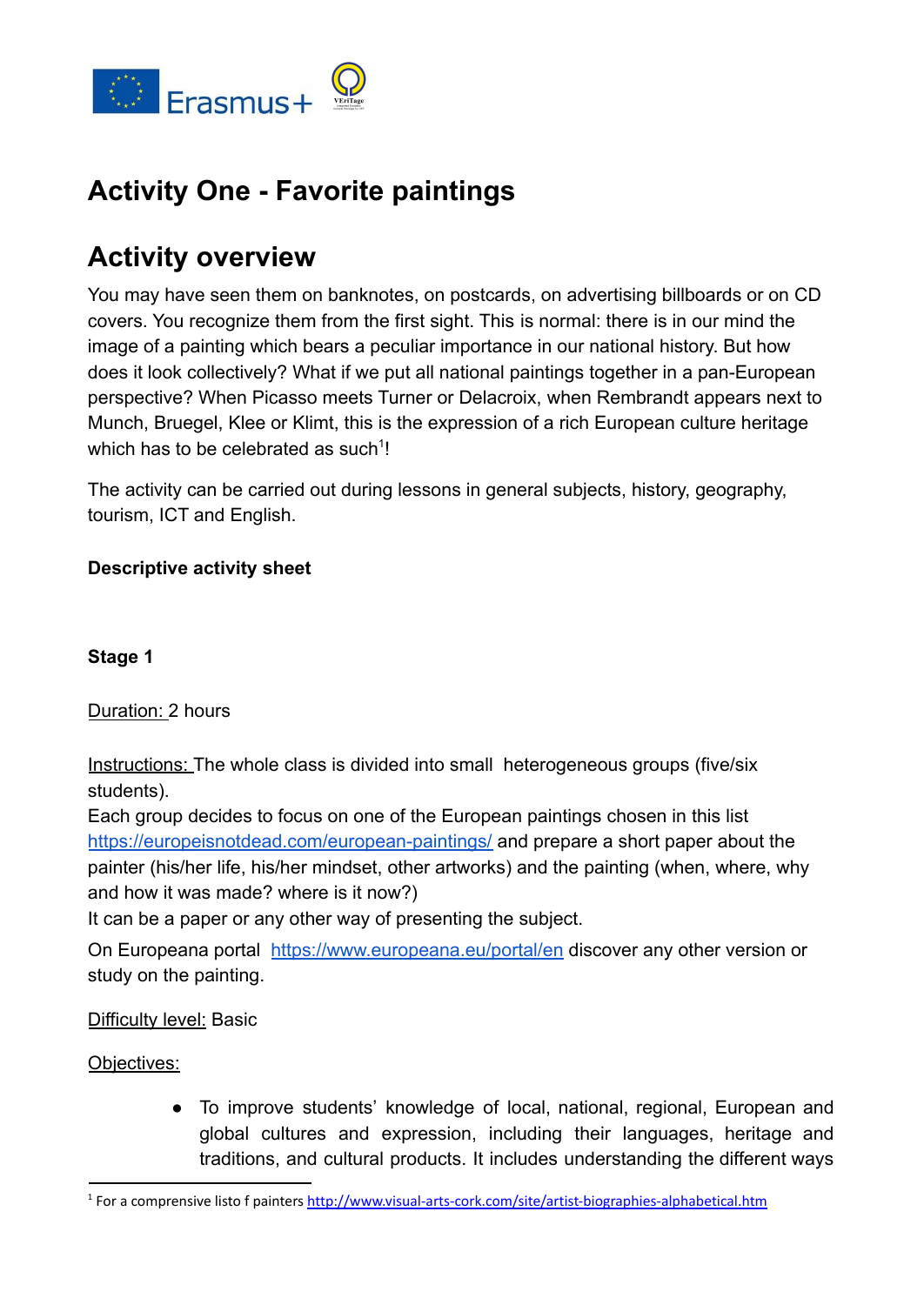

of communicating through arts.

● Know the basic function and use of different devices, software, and networks. Ability to use, access, filter, evaluate and share digital content.

#### Key competencies:

- Cultural awareness and expression
- Digital competencies

### <span id="page-3-0"></span>**Resources**

Human resources: Teachers/trainers of general subjects Technical Resources/equipment: Laptop and internet connection Online resources:

Famous European paintings

Seven famous artworks in Europe  $\rightarrow$ 

<https://blog.eurail.com/famous-artworks-europe-where-to-find-them/>

Top ten greatest paintings  $\rightarrow$ 

<https://www.biographyonline.net/artists/10-greatest-paintings.html>

Top ten painters of all time  $\rightarrow$  <https://www.biographyonline.net/artists/top-10-painters.html>

Google arts → <https://artsandculture.google.com/category/artist?hl=it>

#### <span id="page-3-1"></span>**Stage 2**

Duration: 1 hour

Instructions: Each group shares the results with the class.

Difficulty level: Basic

Objectives: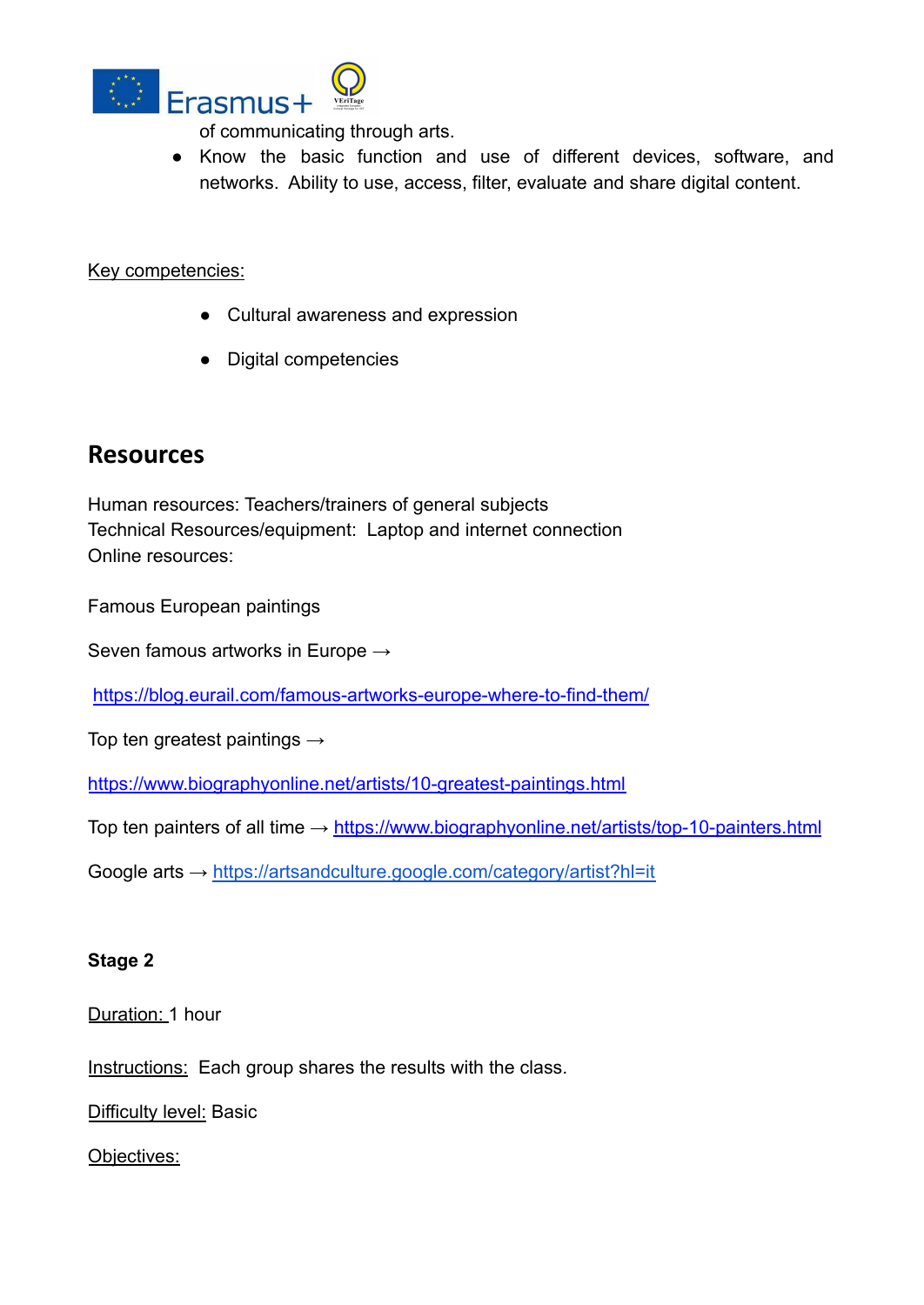

- To increase students' abilities to communicate in different environments, collaborate in a team and negotiate..
- to improve knowledge of reading and writing and a sound understanding of written information and thus requires an individual to have knowledge of vocabulary, functional grammar and the functions of language
- to gain skills to communicate both orally and in writing in a variety of situations and to monitor and adapt their own communication to the requirements of the situation. Abilities to distinguish and use different types of sources, to search for, collect and process information.

#### Key competencies:

- Literacy
- Personal, social and learning to learn competence

#### Resources:

Human Resources: teachers/trainers of general subjects Technical Resources/Equipment: Laptop, blackboard or flipchart

#### <span id="page-4-0"></span>**Stage 3**

#### Duration: 1 hour

Instructions: After the first steps, the teacher gives each group a flipchart and drawing pens.

The groups start producing a painting: with drawing a collective personality, which is an imaginary personality that represents all group members.

#### Difficulty level: Basic

#### Objectives:

● To increase students' abilities to respect diversity of others and their needs and being prepared both to overcome prejudices and to compromise.

#### Key competencies:

● Personal, social and learning to learn competence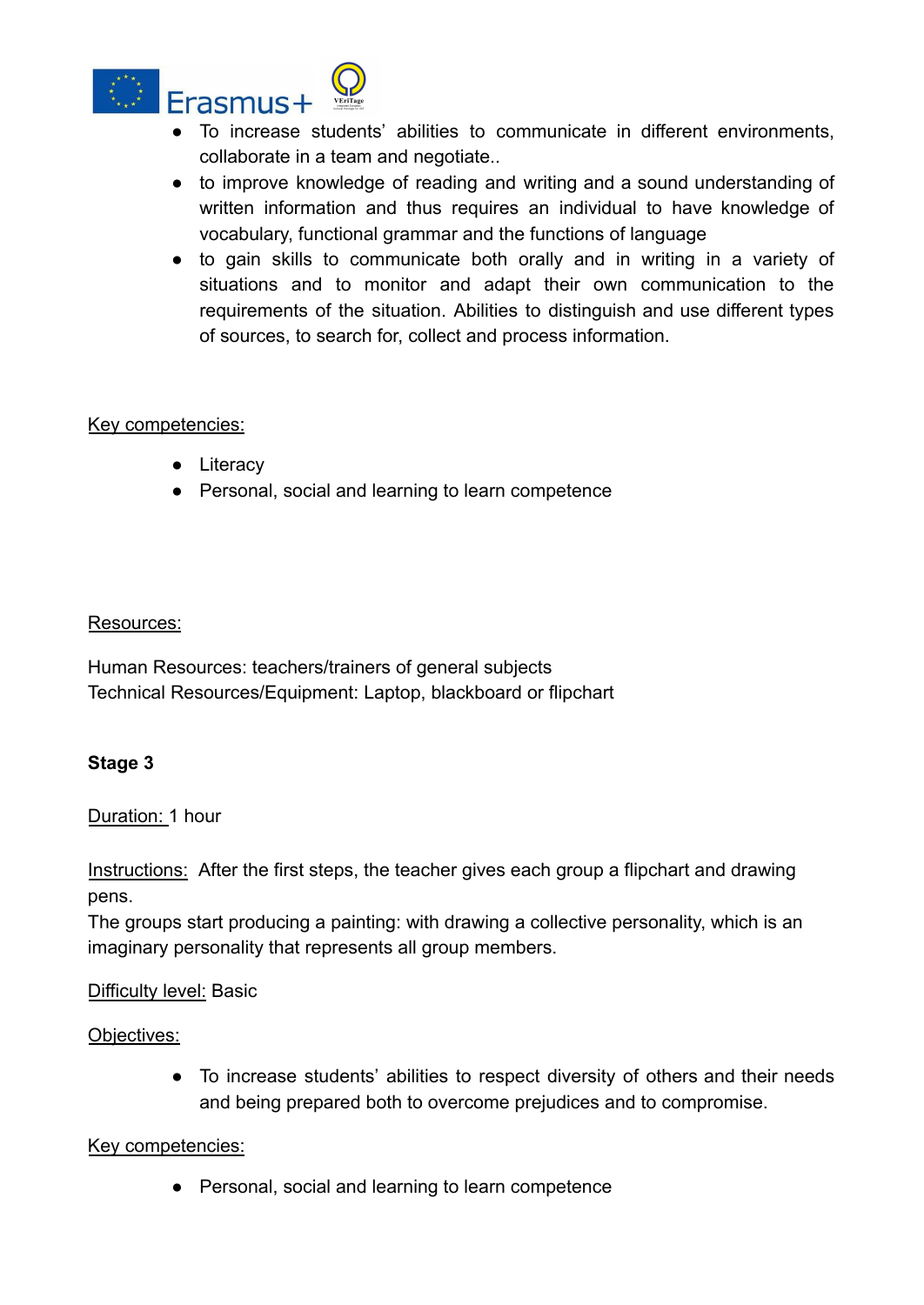

#### Resources:

Human Resources: Teachers/Trainers of general subjects Technical resources/equipment: Flipchart, drawing pens, mirror.

#### <span id="page-5-0"></span>**Stage 4**

Duration: 1 hour

Description: Each group hangs its painting on the wall of the class and introduces it to the other groups.

#### Difficulty level: Basic

Objectives:

● To increase students' abilities to communicate in different environments, collaborate in a team and negotiate.

Key competencies:

● Personal, social and learning to learn competence

#### Resources:

Human Resources: teachers/trainers in general subjects

Technical resources/Equipment: Glue/sellotape.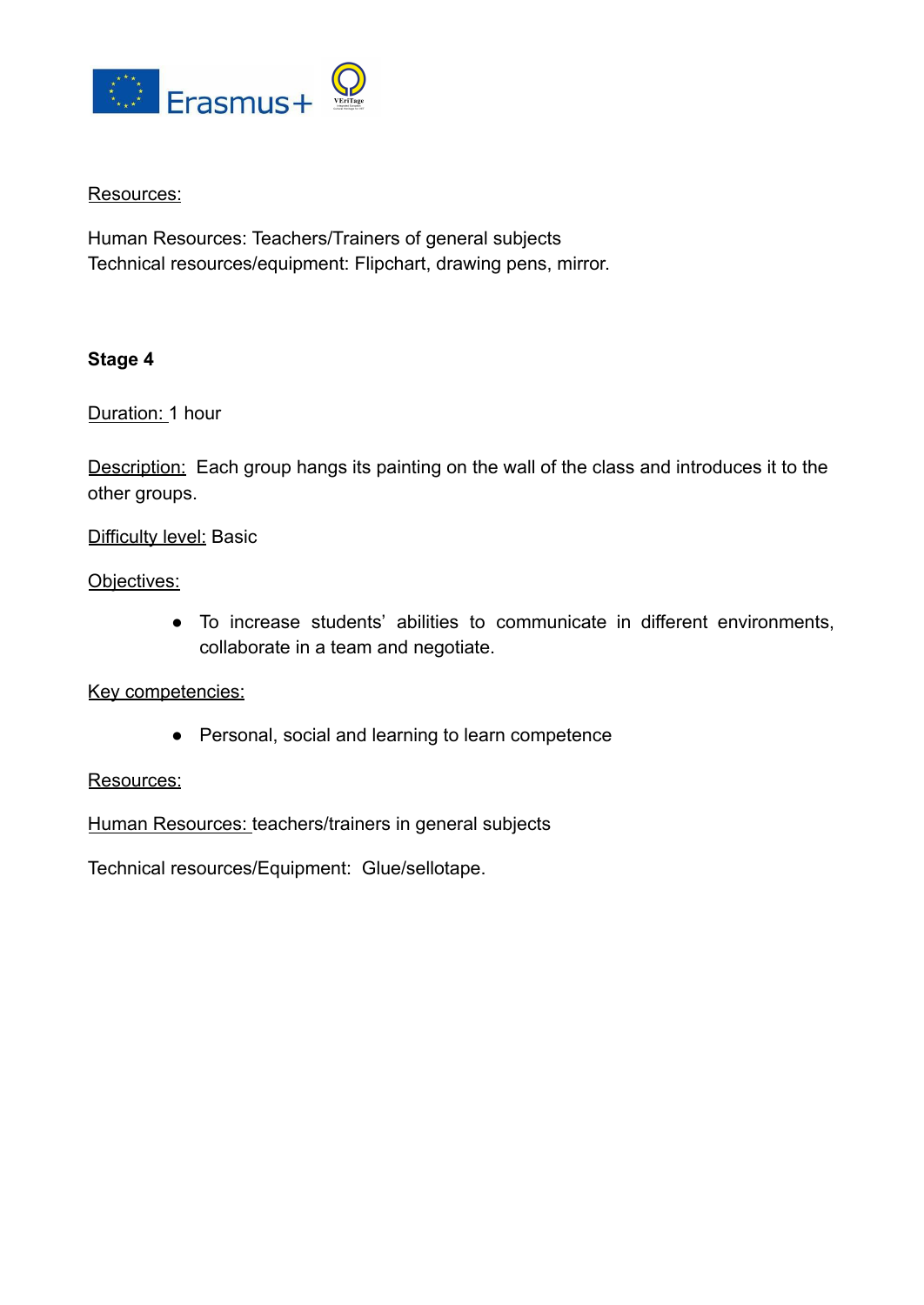

# <span id="page-6-0"></span>**Activity Two - Which monument do you want to visit?**

### <span id="page-6-1"></span>**Activity overview**

The lives of many notable people are commemorated with statues or monuments to record their work and achievements for future generations. Historical events and places can also be marked by monuments, or in songs and stories.

The activity can be carried out during lessons in general subjects, history, geography, tourism, ICT and English.

#### <span id="page-6-2"></span>**Descriptive activity sheet**

<span id="page-6-3"></span>**Stage 1**

Duration: 3 hours

Instructions: The whole class is divided into small heterogeneous groups (five/six students).

Each group plans a travel for the summer of their 18th birthdays, following the instructions:

- choose a European city (not necessary a capital!);

- choose 3 famous local heritage monuments (a statue, building, place, street, plaque, park, etc) that you'd like to visit;

- find all the information about them (location, history, etc.);

- prepare a n itinerary from your city to the one you choose: transport,accommodation, visit to the building or monument (where they are, how much they cost, closing days etc)

#### Difficulty level: Basic

Objectives:

● To increase a positive attitude and also a curiosity about the world, an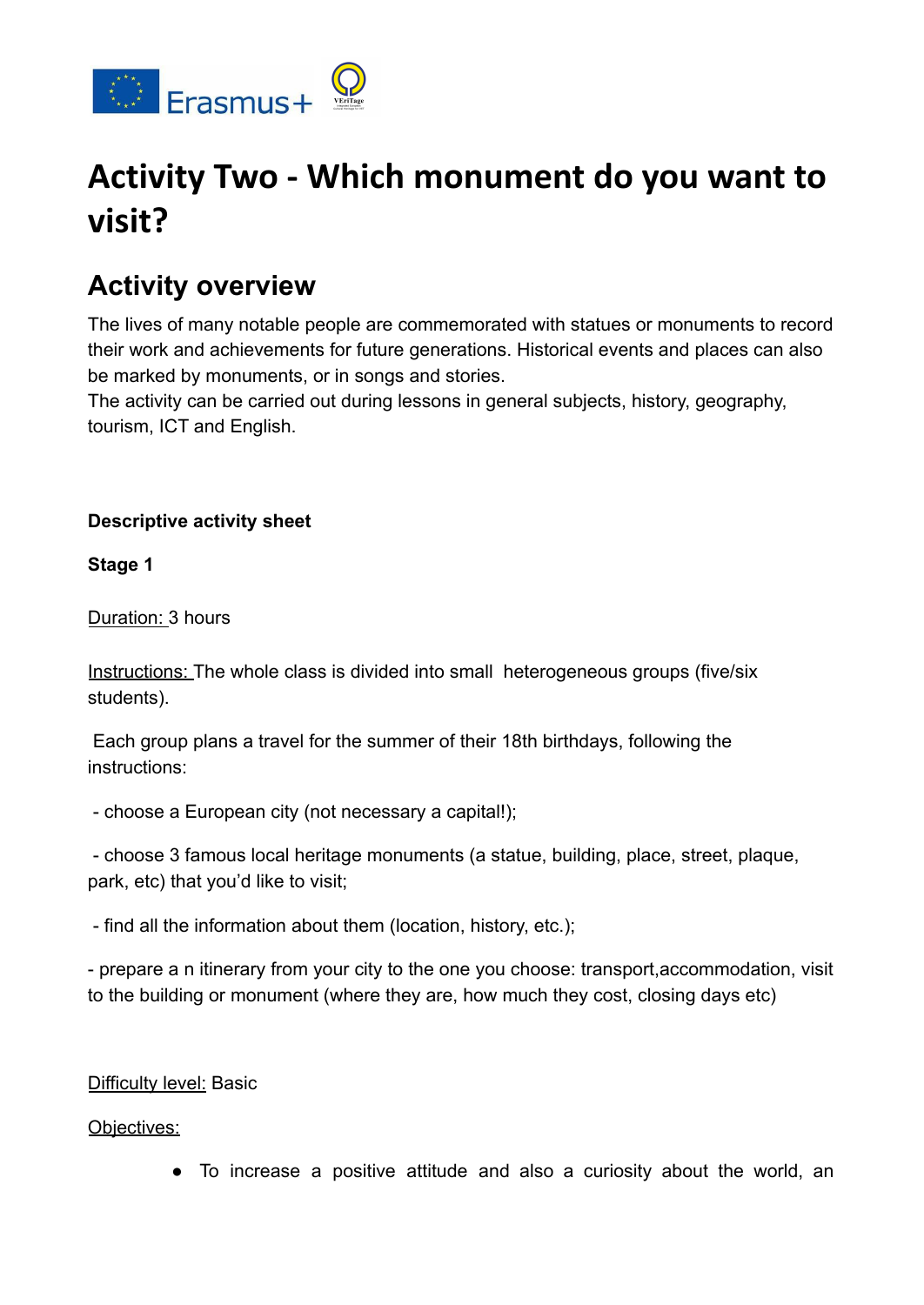

openness to imagine new possibilities, and a willingness to participate in cultural experiences. It also include the ability to identify and realise opportunities for personal, social or commercial value through the arts and other cultural forms.

- To improve the usage of devices
- To acquire the knowledge of reading and writing and a sound understanding of written information
- To acquire the abilities to distinguish and use different types of sources, to search for, collect and process information

#### Key competencies:

- Cultural awareness and expression
- Digital competencies
- Literacy

### <span id="page-7-0"></span>**Resources**

Human resources: Teachers/trainers in general subjects Technical resources/Equipment: Laptop and internet connection Online resources: Discover Europe → <https://visiteurope.com/en/> - <http://www.youdiscover.eu/>

European Youth Portal - discover EU at 18 years old! → [https://europa.eu/youth/discovereu\\_en](https://europa.eu/youth/discovereu_en)

European monumental data portal →

<https://www.europeandataportal.eu/data/?#/datasets?locale=en&query=monument>